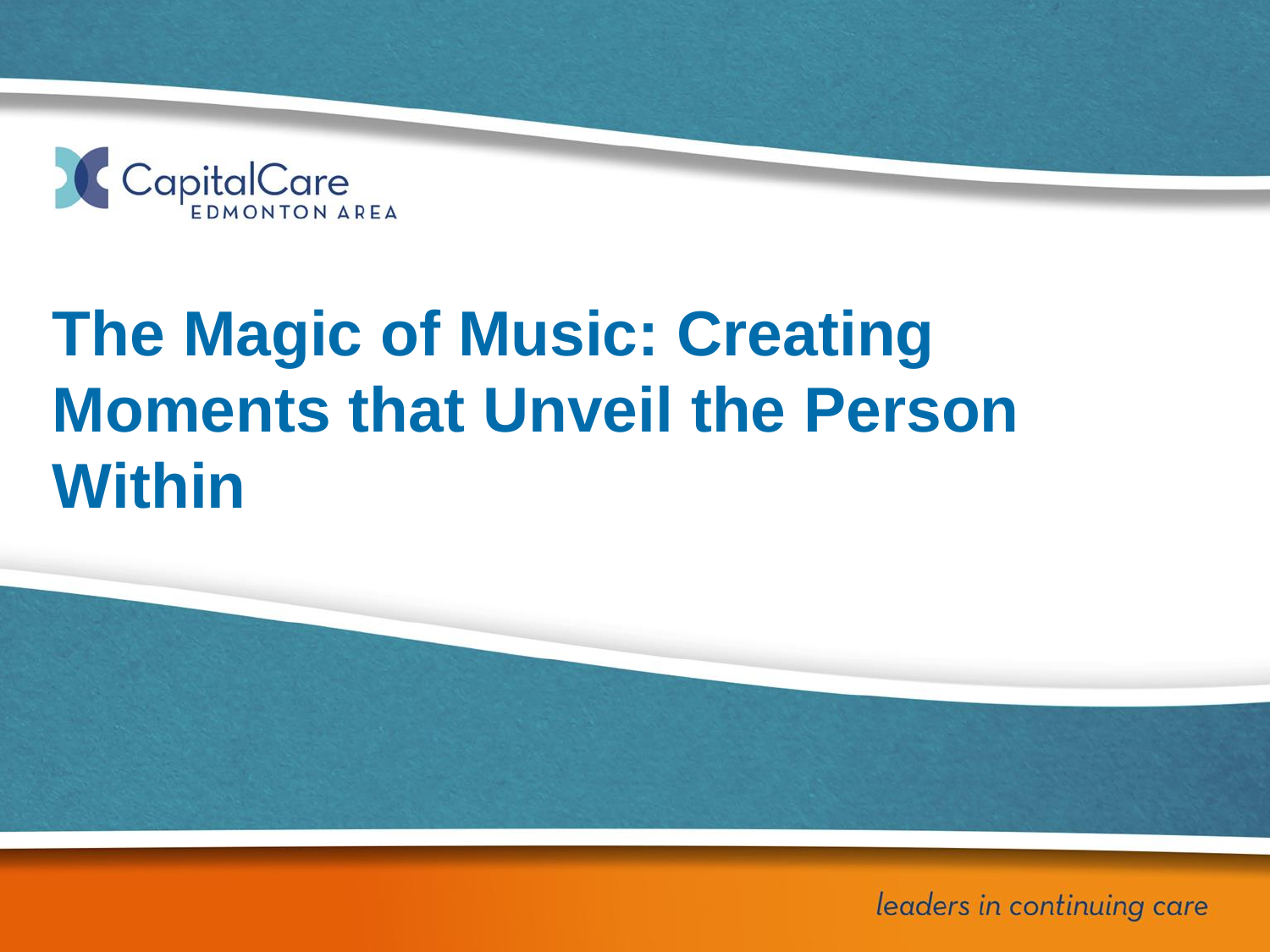### **How Did We Get Here?**

The Impetus for change:

- Person Centred Model of Care was adopted
- Changing Resident Demographic
- Music is enjoyable and available to anyone no matter the ability
- Recreation vs Leisure traditional programming required realignment
- Large musical entertainment events were not attended by the majority of residents and were largely passive

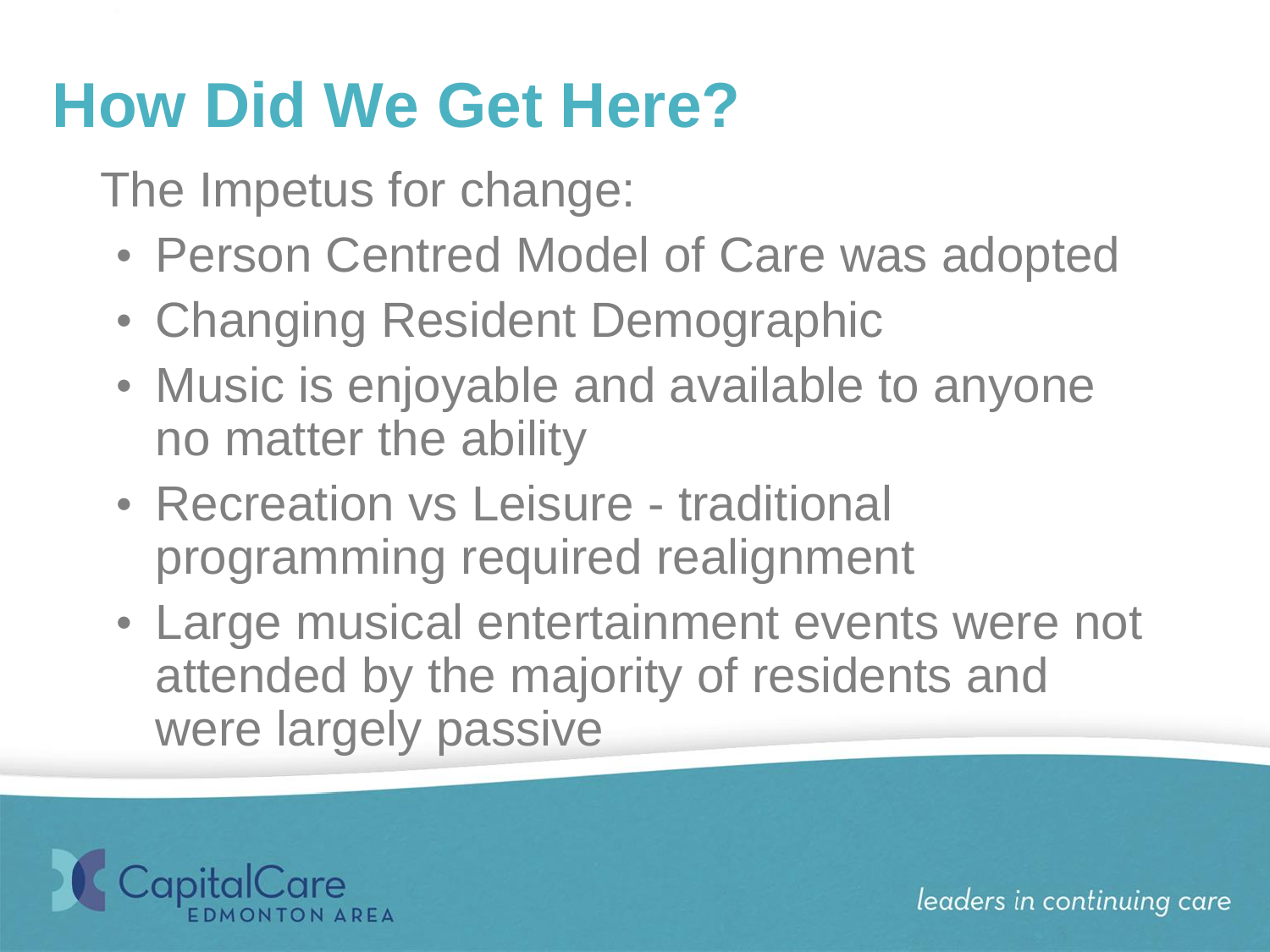The goal of music care at CapitalCare is to promote musical enjoyment not ability and to develop the potential of each person involved



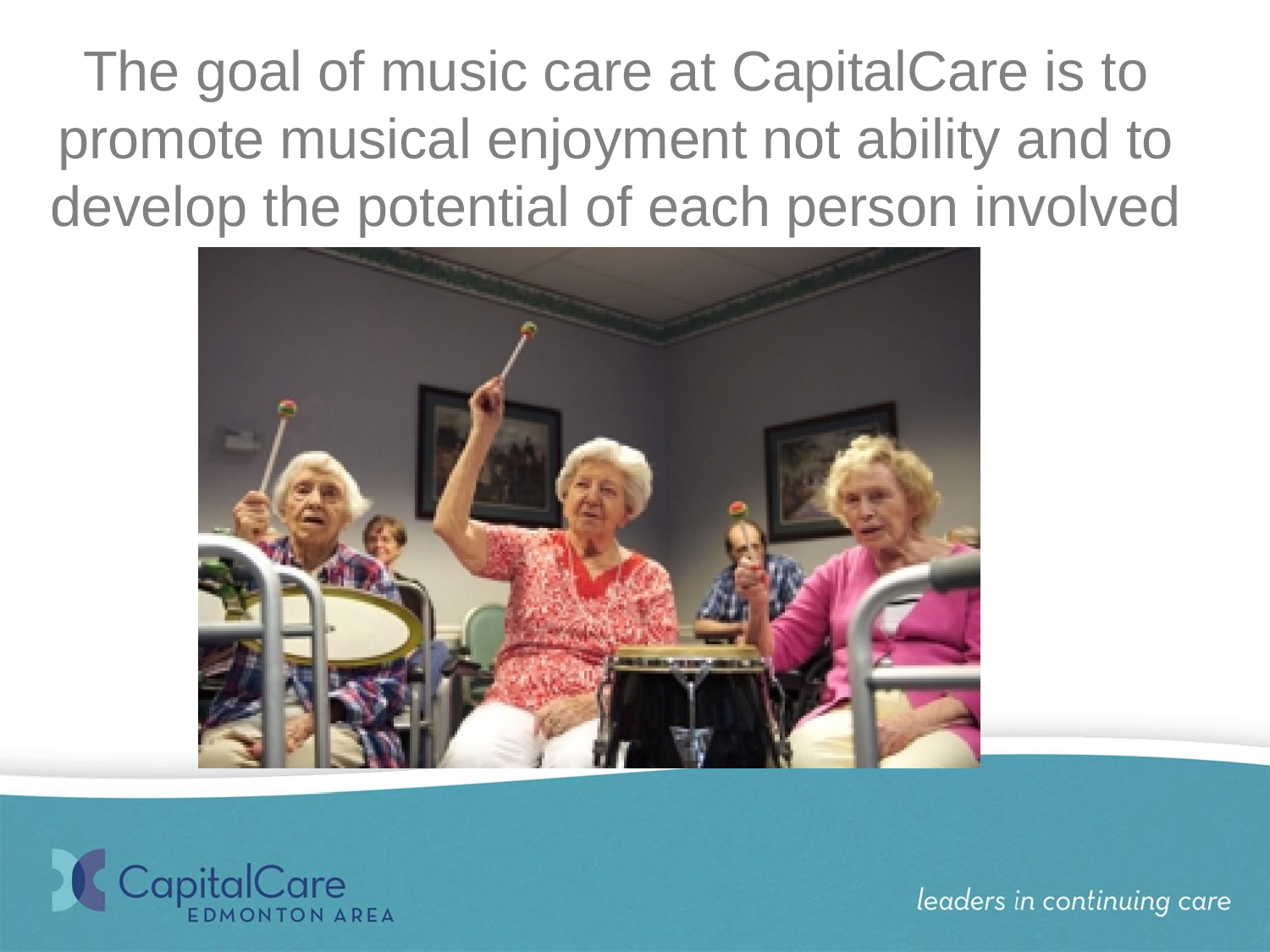# **Objectives of Music Care at CapitalCare**

- Support the successful music programs in place.
- Identify strategies to enhance the musical engagement of residents.
- Support the development of music therapy.
- Collaborate, consult, create & teach.

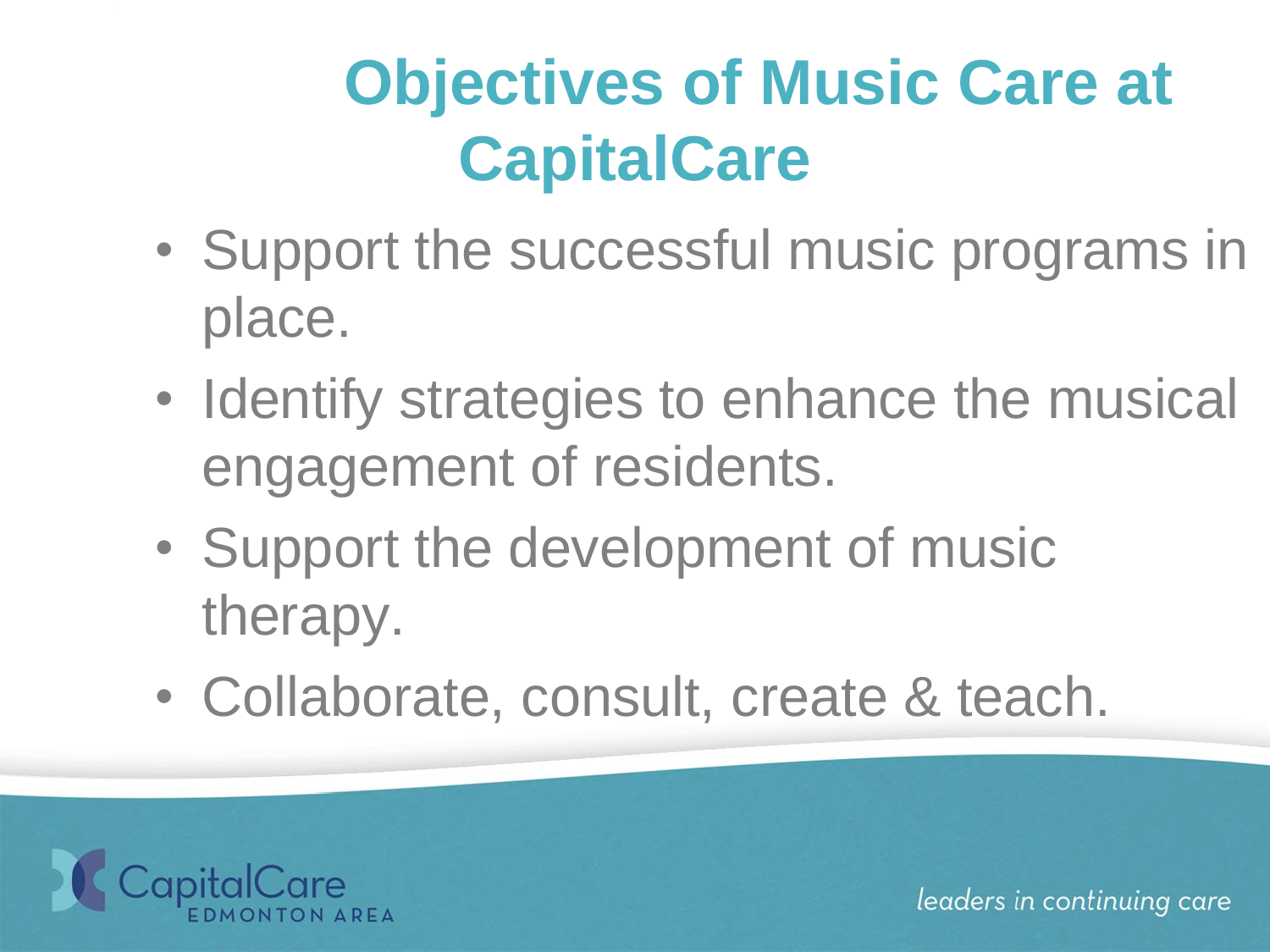### **On-Site Development**

Working with our centers to enhance the engagement of residents through music using our model of four pillars with each pillar describing an aspect of Music Care



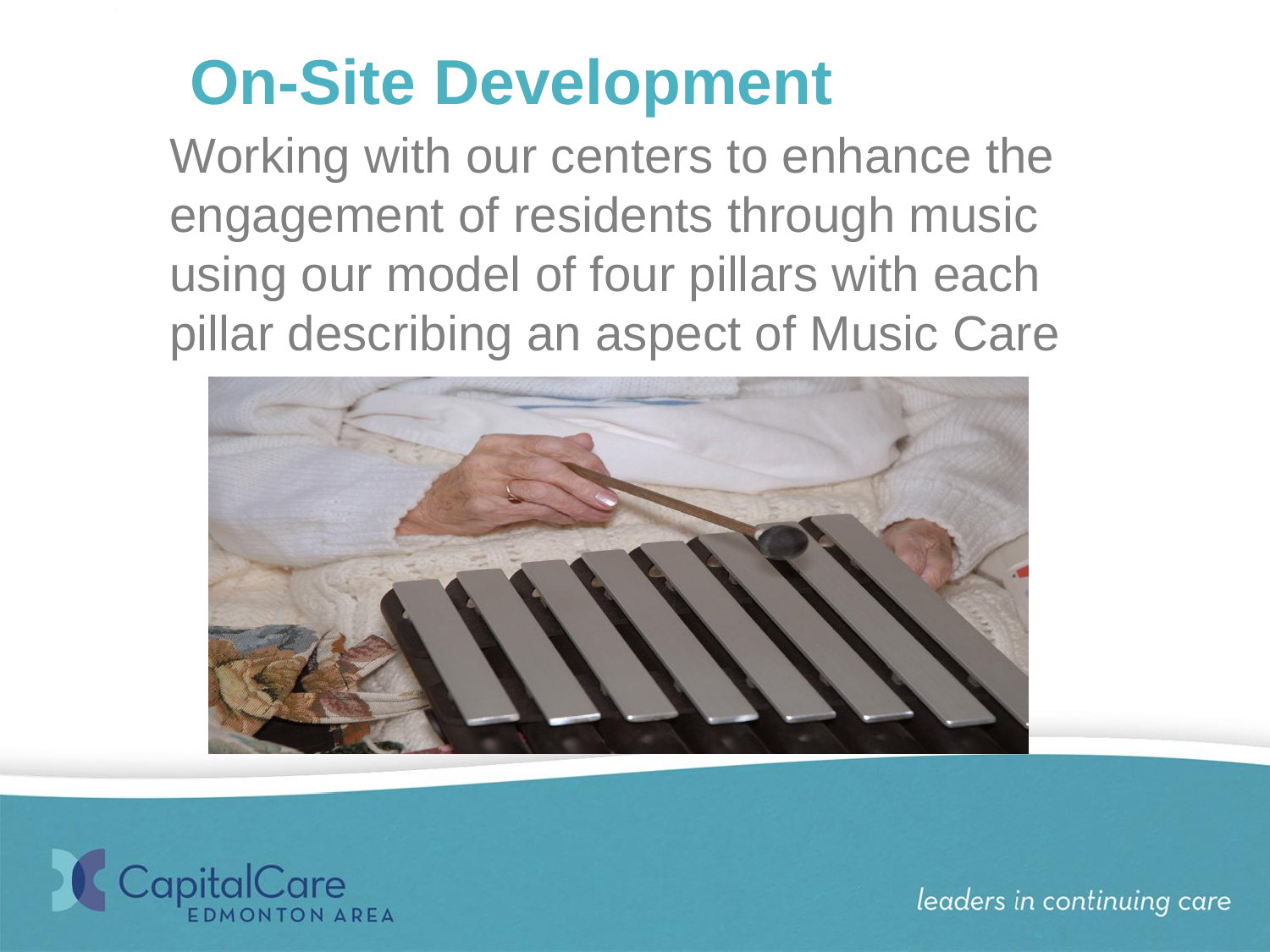### **Music for Health - Music Therapy**





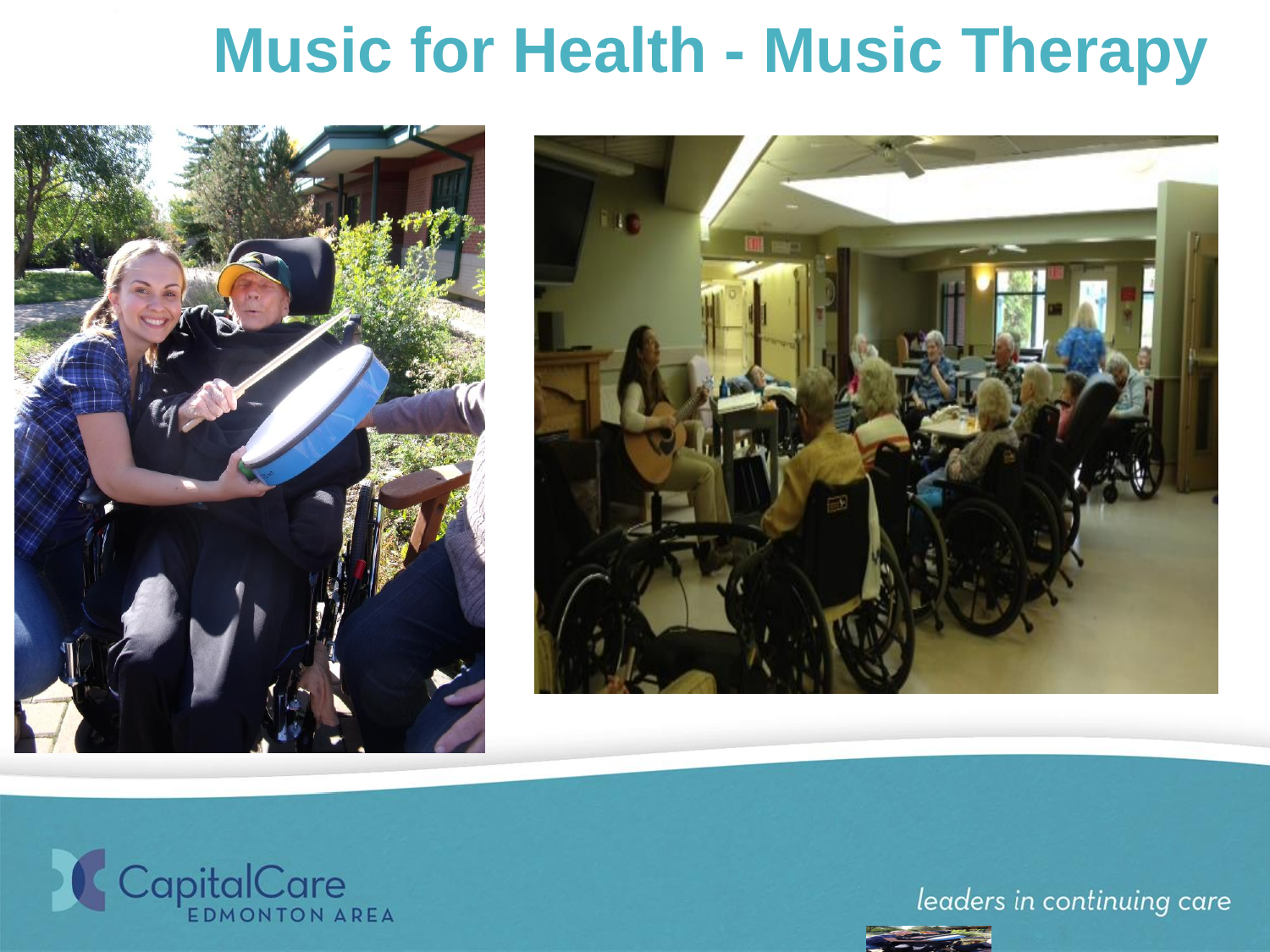### **Music for Wellness**





- Small group focus
- **Supported by a music** specialist
- Examples include choir, hand bells, drum group
- Lead by community or current staff with training

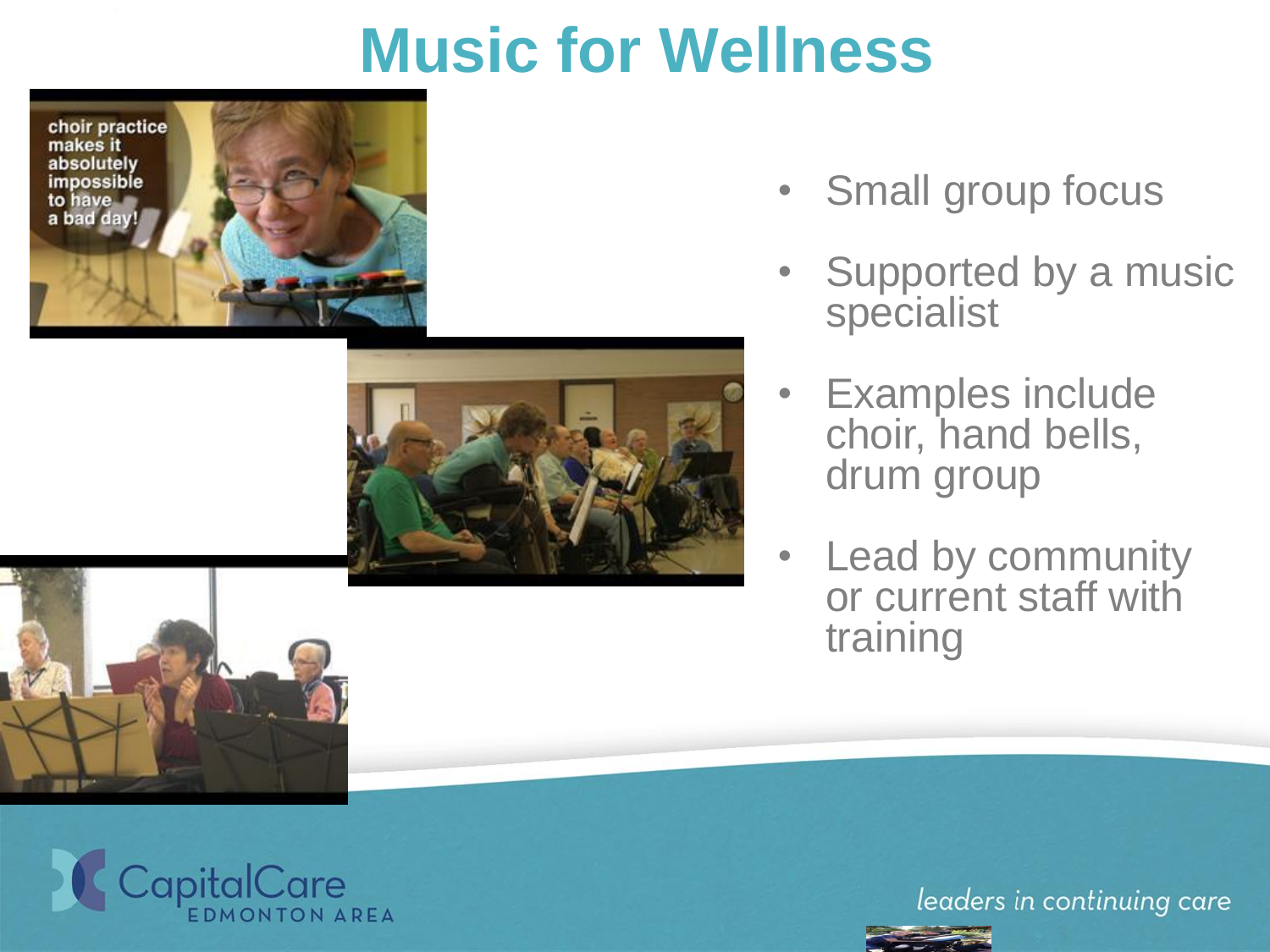### **Music for General Appeal**

- Encompasses community music programs and volunteer musicians
- Designed to fit resident needs and interests